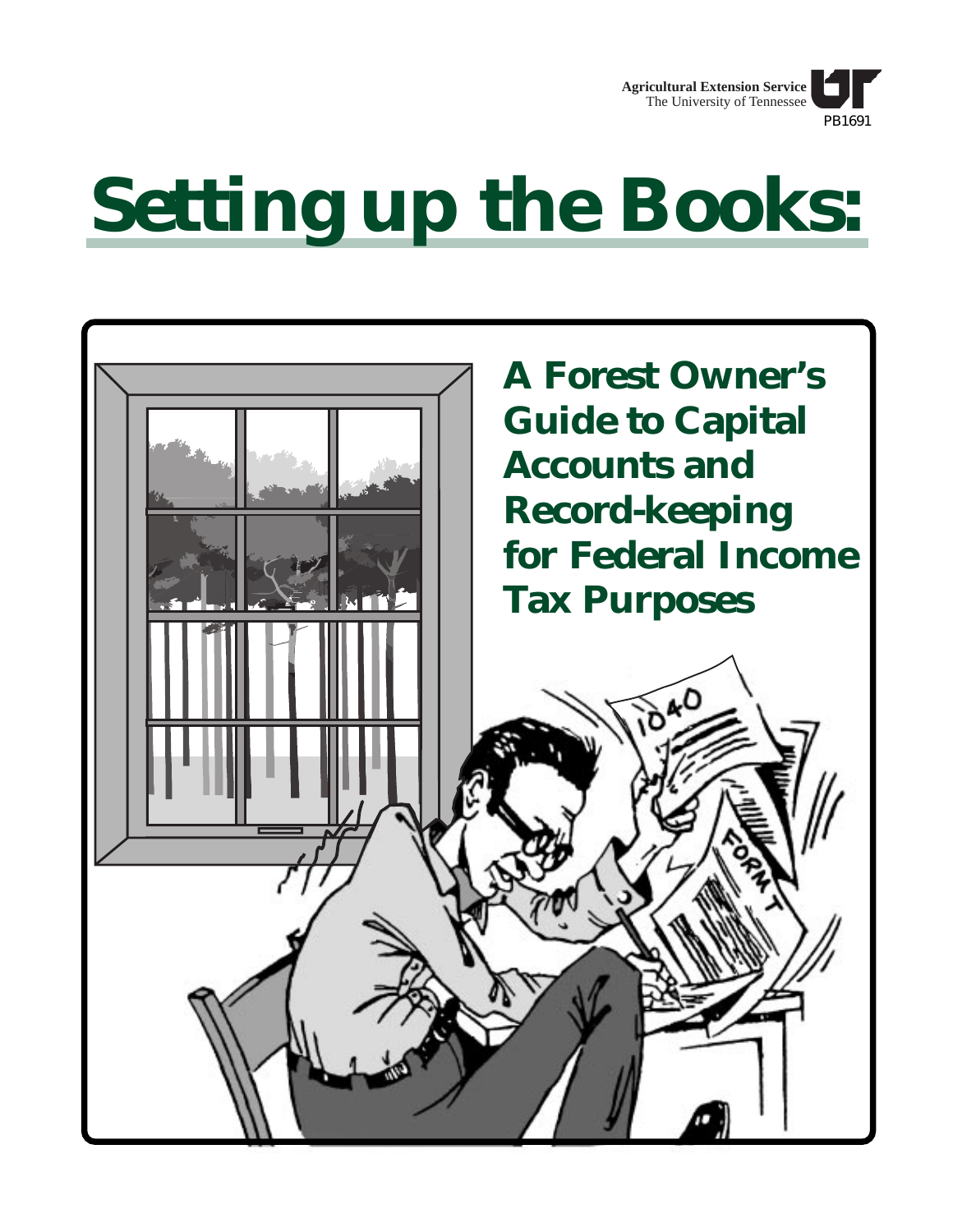# **Setting up the Books: A Forest Owner's Guide to Capital Accounts and Record-keeping** for Federal Income Tax Purposes<sup>1</sup>

*Larry Tankersley, Extension Associate Forestry, Wildlife and Fisheries*

**Forest owners have a number of federal** income tax incentives available to them. Growing timber can $^{\rm 2}$  be an income-producing activity, with the trees being considered a **capital asset**. Income from sales or other disposition of capital assets is then taxed at capital gains rates, as opposed to ordinary income tax rates. Investments in timber can be recovered through depletion deductions and reforestation expenses, qualifying for a tax credit. These provisions and others in the tax code encourage timber production, which is generally considered to be good for both the ecology and the economy. This publication will assist you in the first steps toward taking full advantage of these incentives.

"Setting up the books" refers to establishing capital accounts that are used to keep track of the basis and quantity of **capital assets**. Assets such as land, timber, buildings and equipment are **capital assets**. This means they are investments or used in a trade or business as income-producing property. Timber for income tax purposes is defined as: "The part of standing trees usable for lumber, pulpwood, veneer, poles, piling, crossties and other wood products." (It also includes evergreen trees that are more than 6 years old when severed from their roots and sold for ornamental purposes, i.e., Christmas trees.)

#### **Basis**

**Basis** is "the dollar amount of your investment in property, such as land, timber, buildings or equipment, for tax purposes." Your basis is used to figure depreciation, amortization, depletion and casualty losses. A basis is also used to figure gain or loss on the sale or other disposition of property. The basis of property you purchase is generally what it cost you. There may also be other costs associated with buying or growing trees that must be **capitalized**, such as additional land and timber purchases. An expenditure is capitalized if it is added to your basis rather than deducted as a current expense. Your basis is recovered later through depreciation, depletion, amortization or as the cost of goods sold when you use, sell or otherwise dispose of the property. A timber basis is recovered through depletion and/or amortization.

Your **original basis** in property is **adjusted** (increased or decreased) from time to time by certain events during your ownership. If you make improvements to the property, you add to the basis. When you take deductions for depreciation, amortization, depletion or casualty losses, you reduce your basis. Increasing timber volumes for tree growth is an example of a common adjustment forest owners make. We will adjust a basis later in this discussion.

*1 This publication is provided as information and is in no way a substitute for professional tax preparation, accounting and/or legal advice.*

*<sup>2</sup> Forest owners can also elect to consider their woods as personal-use property, in which case the tax treatment does not require the same level of management and record-keeping.*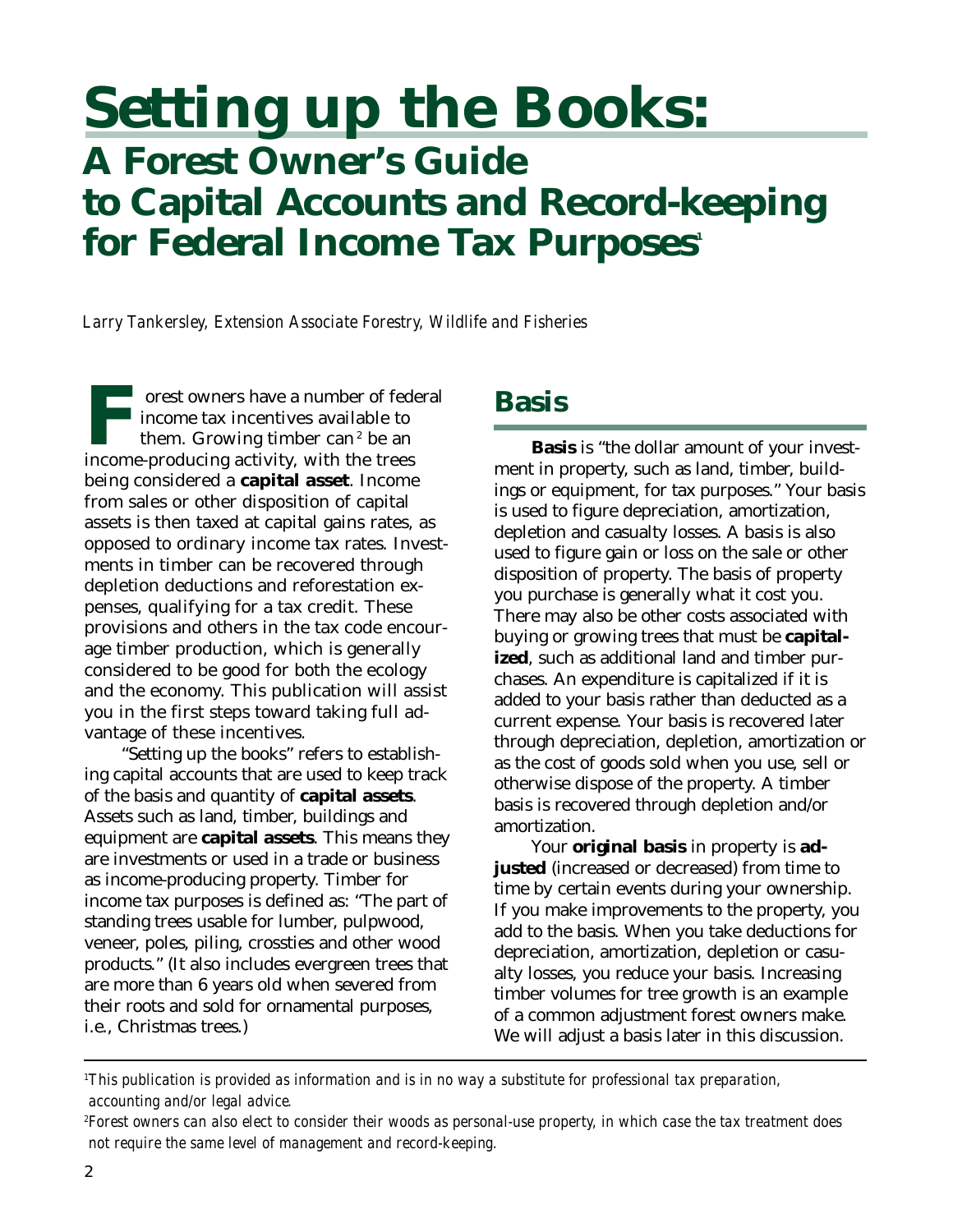### **Basis of Gifts, Inheritance and Other Types of Acquisition**

In many situations, you cannot determine your basis by cost. This includes property you receive as a gift or that you inherit.

To figure your basis in a gift you must know: 1) the donor's adjusted basis in the gift, 2) its **fair market value** (FMV) at the time it was given, and 3) any gift tax paid on it. If you hold the gift as income-producing/business property, your basis is the same as the donor's adjusted basis.

Your basis in inherited property qualifies for the so called "step-up," which means the basis is the FMV at the date of the individual's death. There may be additional rules for establishing the basis if a federal estate tax return must be filed.

There are several other, less common ways of acquiring property. These include nontaxable and partially taxable exchanges, replacement of property due to involuntary conversion, like-kind exchanges and conversions of personal property to business use. For a detailed discussion of these situations, see IRS Publication 551, *Basis of Assets*.

#### **Cost Basis**

The basis of property is generally its cost. The cost is the amount paid in cash, debt obligations or other property or services. Your cost also includes certain "out-of-pocket" expenses related to buying the property. These expenses include certain real estate taxes, settlement fees and closing costs, such as surveys, timber inventory, legal fees and recording fees. They become part of your cost basis in the property. Costs associated with financing are not generally included in your basis.

When you purchase a rural property, such as a farm or timberland, you generally purchase all the assets on that property, such as land, timber, buildings and occasionally machinery, with one sale price or **a lump sum**. In these instances, to establish their respective bases, you must spread the price among the various assets. This exercise is called **allocating the basis**.

## **Allocating the Basis**

If you buy multiple assets for a lump sum, you must allocate the amount you pay among the assets you receive. This allocation is optional, but is required to benefit from certain provisions in the tax code. You and the seller may agree to a specific allocation of the purchase price among the assets in the sales contract. If this allocation is based on the value of each asset, and you and the seller have adverse tax interests, the allocation will generally be accepted.

If you buy land and timber for a lump sum, this amount is allocated between the land and timber, resulting in a separate basis for each. The resulting timber basis is used to figure the depletion allowance on the timber during sales or casualty losses. Figure the basis of each asset by multiplying the lump sum (including allowable expenses) paid by a fraction whose numerator is the **market value** (MV) of the timber, and the denominator is the MV of the whole property at the time of purchase. The following example shows the process.

#### **Example: Allocating the Basis, i.e., Establishing Land and Timber Accounts**

Consider the purchase of a 100-acre tract of timberland. The contract price was \$75,000. You also paid \$1,000 to have the boundaries surveyed, \$500 for a title search and closing costs, and \$1,500 for a timber cruise. Your out-of-pocket costs totaled \$78,000.

The timber inventory determined that the tract contained 1,000 cords(cds.) of pulpwood on 90 acres. Ten acres of young growth (pre-merchantable trees) also contributed to the value of the property. The market value of a cord of pulpwood on the date of purchase was \$30/cord; therefore, the MV of the merchantable timber was \$30,000 (1000 cds @ \$30/cd). The young growth had a MV of \$200/ acre, for a total of \$2,000. The MV of the land distinct from the trees was \$400/acre, for a total of \$40,000. (When you are uncertain of the land value, values for real estate tax purposes can be used).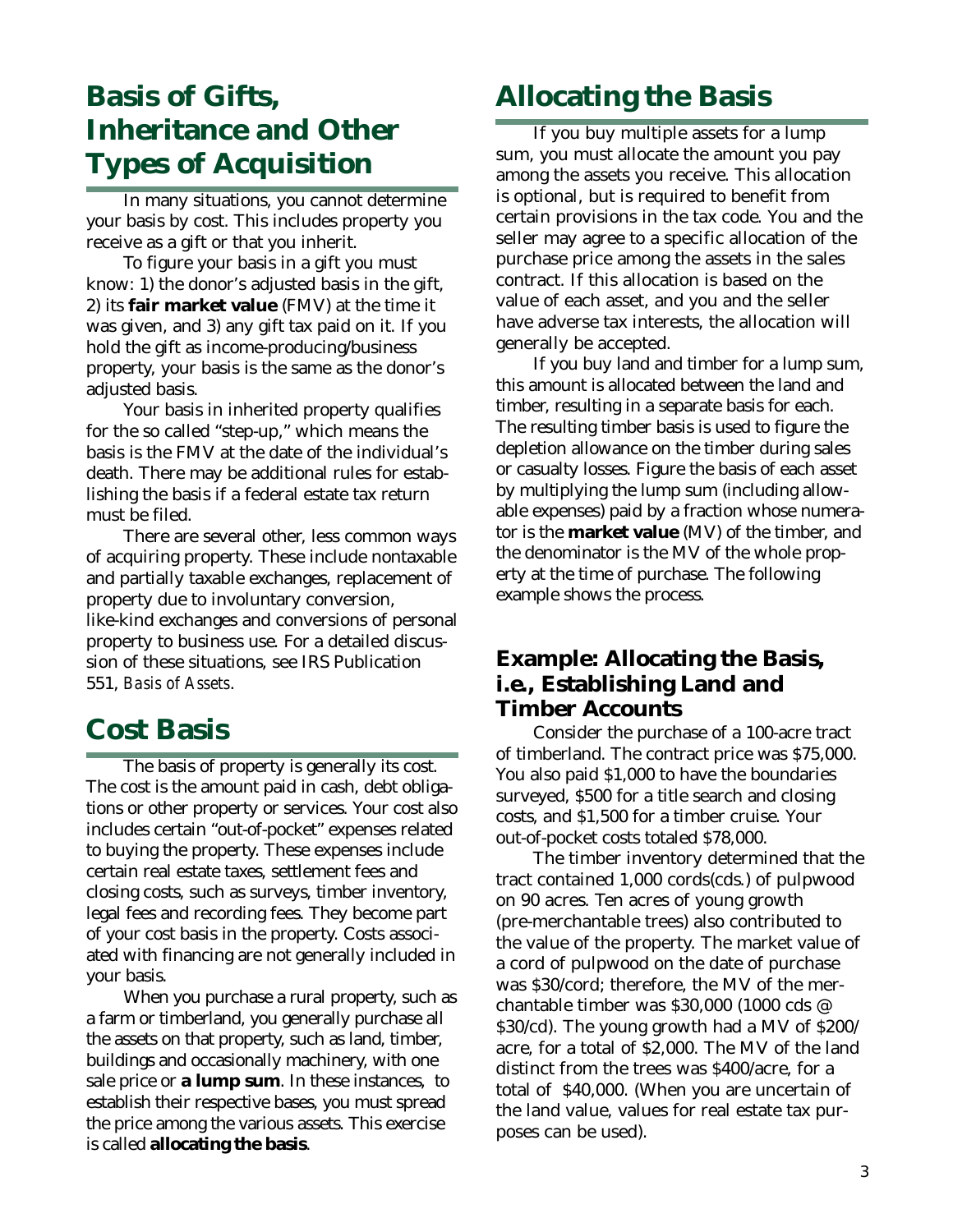The table below is useful in calculating your allocation.

**Note**: If your purchase includes buildings and equipment, their original cost basis are allocated by including them in the table.

The original cost basis for the forest land is reported (as shown) on Schedule B of Form T, *Forest Activities Schedule*. Buildings, equipment and other assets would be reported on Form 4562, *Depreciation and Amortization*.

Note that Schedule B of Form T requires the entry of *units* as well as dollar values. When you acquire timber property, you must estimate the quantity of marketable timber that exists on the property. Timber is measured using board feet, cords, tons or other units in accordance with prevailing local standards. These units are important in figuring your timber depletion allowance when you cut or otherwise dispose of the timber.

Timber accounts (where applicable) should include separate subaccounts for merchantable timber, young natural growth and plantations. Subaccounts can also be established based on species or location. Your subaccount allocation of timber volumes and dollar basis should allow you to accurately identify the trees as they are disposed of. A separate basis for each of your proposed forest management/harvest units is recommended.

The quantity and values of timber entered into each account must reflect conditions on the **date of acquisition**. An original basis in timber can be estimated any time during your ownership as long as it reflects the volumes and value **when** the timber was acquired. If an original cost basis was allocated among assets at some point in the past that ignored timber

values, retroactive calculation of timber basis is **not** allowed.

Deciding whether to establish a timber basis requires consideration of the value of the basis in tax savings versus the cost to obtain the information required to do the allocation. Knowledgeable people can (for a fee) estimate timber volumes and values through time. If you recognize timber as a potentially valuable asset, establishing a basis is highly recommended, especially if the tract was recently purchased and contains substantial wood volumes. Tracts purchased at a relatively low price more than 15-20 years ago may not warrant the expense of setting an original basis.

# **Adjusting Your Original Basis**

Before using your basis in any tax calculations, you must usually make certain adjustments to the original basis of the property. The result of these adjustments is referred to as the **adjusted basis.**

The basis of any property is increased by properly adding timber volume changes and cash expenditures to appropriate capital accounts. These expenditures include the cost of any improvements with a useful life of more than one year, legal costs to defend the title and/or new land purchases.

Your basis is decreased through amortization, depletion or casualty losses. If you have a casualty or theft loss, decrease the basis in your property by the amount of any reimbursement and by any deductible loss not covered by insurance.

| \$40,000<br>0.5556 |          |
|--------------------|----------|
|                    | \$43,337 |
| 2,000<br>0.0277    | 2,161    |
| 30,000<br>0.4167   | 32,502   |
| \$72,000*<br>1.0   | \$78,000 |
|                    |          |

*\* Note: It is not uncommon for the total of the separate market values to be different from the total of the acquisition costs.*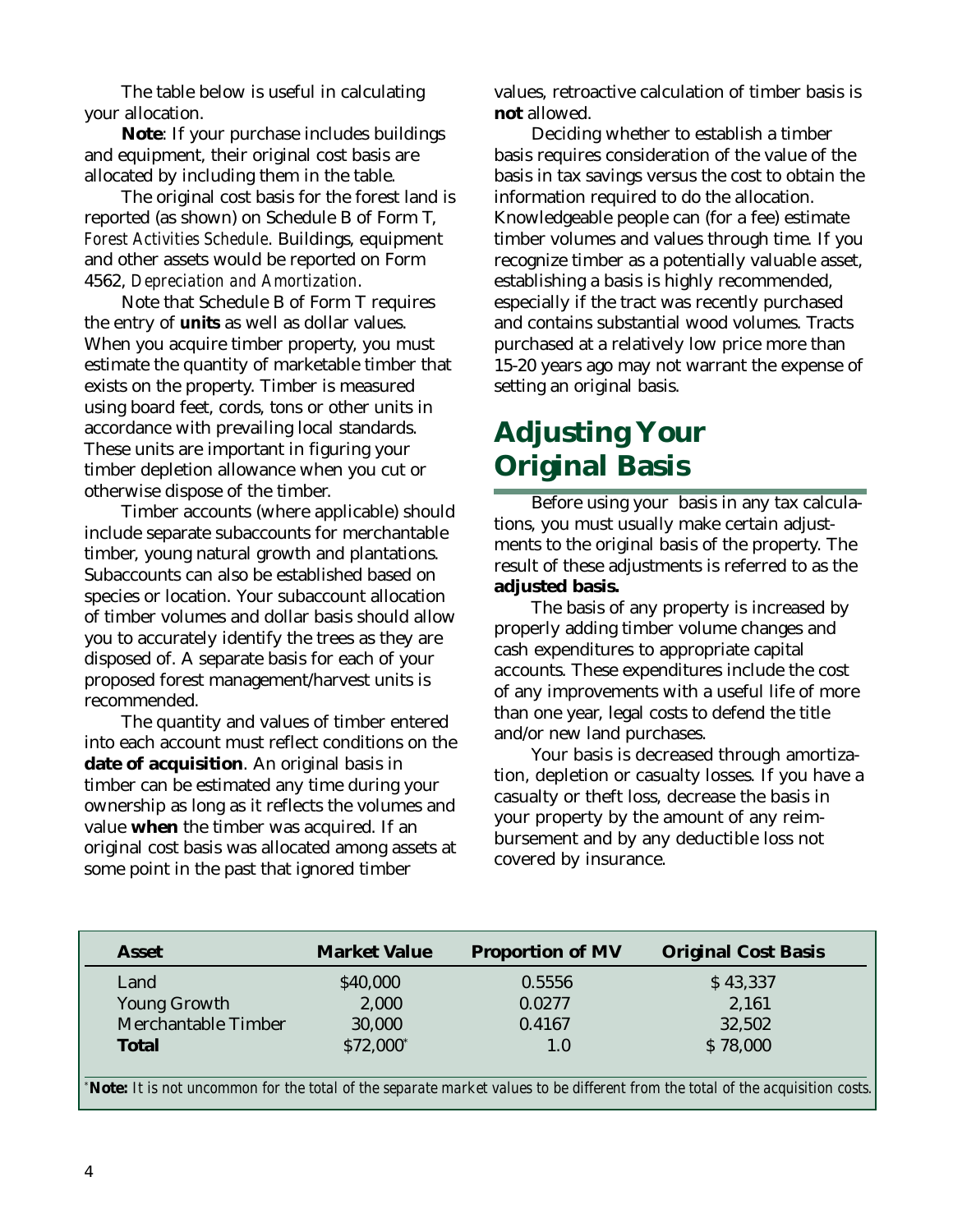|              | Form T (Timber) (Rev. 3-98)                                                                                                                                                                                                                                                                                                                                                                                                                                                                    |       |                                                                                                                                                                                                                                                                                                                                                                                                                                                                                                 |                                 | Page 2                    |  |  |
|--------------|------------------------------------------------------------------------------------------------------------------------------------------------------------------------------------------------------------------------------------------------------------------------------------------------------------------------------------------------------------------------------------------------------------------------------------------------------------------------------------------------|-------|-------------------------------------------------------------------------------------------------------------------------------------------------------------------------------------------------------------------------------------------------------------------------------------------------------------------------------------------------------------------------------------------------------------------------------------------------------------------------------------------------|---------------------------------|---------------------------|--|--|
|              | Schedule B<br><b>Acquisitions</b>                                                                                                                                                                                                                                                                                                                                                                                                                                                              |       |                                                                                                                                                                                                                                                                                                                                                                                                                                                                                                 |                                 |                           |  |  |
| $\mathbf{2}$ | Report acquisitions during the tax year (such as by purchase,<br>exchange (whether taxable or not), gift, or inheritance) of<br>timber, timber cutting contracts, or forest land. Report<br>separately each acquisition of \$10,000 or more. You may<br>combine acquisitions of less than \$10,000 for each account,<br>and omit lines 4 and 5. For an acquisition by gift or<br>inheritance, do not complete lines 6 through 8b. For an<br>acquisition or lease of timber-cutting rights on a |       | pay-as-cut basis, except for those under which all cutting is<br>completed within the tax year, do not complete lines 6<br>through 10. Instead, briefly give the provisions of the<br>purchase or lease agreement, including the number of years<br>from the effective date to the expiration date, annual<br>minimum cut or payment, and the payment rates for different<br>kinds of timber and forest products. Follow the format of lines<br>3 through 10 on additional sheets if necessary. |                                 |                           |  |  |
| 3            | (Your Name) Timber Account<br>Name of block and title of account <sup>1</sup>                                                                                                                                                                                                                                                                                                                                                                                                                  |       |                                                                                                                                                                                                                                                                                                                                                                                                                                                                                                 |                                 |                           |  |  |
| 4            | Location of property (by legal subdivisions or map surveys)<br>(Legal Description)                                                                                                                                                                                                                                                                                                                                                                                                             |       |                                                                                                                                                                                                                                                                                                                                                                                                                                                                                                 |                                 |                           |  |  |
| 5a           | Name and address of seller or person from whom property was acquired                                                                                                                                                                                                                                                                                                                                                                                                                           |       |                                                                                                                                                                                                                                                                                                                                                                                                                                                                                                 |                                 | <b>b</b> Date acquired    |  |  |
|              | (Seller's Name and Address)                                                                                                                                                                                                                                                                                                                                                                                                                                                                    |       |                                                                                                                                                                                                                                                                                                                                                                                                                                                                                                 |                                 |                           |  |  |
| 6            |                                                                                                                                                                                                                                                                                                                                                                                                                                                                                                |       |                                                                                                                                                                                                                                                                                                                                                                                                                                                                                                 |                                 | \$75,000                  |  |  |
|              | b                                                                                                                                                                                                                                                                                                                                                                                                                                                                                              |       | 0                                                                                                                                                                                                                                                                                                                                                                                                                                                                                               |                                 |                           |  |  |
|              |                                                                                                                                                                                                                                                                                                                                                                                                                                                                                                |       |                                                                                                                                                                                                                                                                                                                                                                                                                                                                                                 |                                 | $\Omega$                  |  |  |
|              |                                                                                                                                                                                                                                                                                                                                                                                                                                                                                                |       |                                                                                                                                                                                                                                                                                                                                                                                                                                                                                                 |                                 | $\overline{0}$            |  |  |
| b            | Explain the nature of other consideration and how you determined the amount shown on line 7a:                                                                                                                                                                                                                                                                                                                                                                                                  |       |                                                                                                                                                                                                                                                                                                                                                                                                                                                                                                 |                                 |                           |  |  |
|              |                                                                                                                                                                                                                                                                                                                                                                                                                                                                                                |       |                                                                                                                                                                                                                                                                                                                                                                                                                                                                                                 |                                 |                           |  |  |
|              | 8a Legal expenses                                                                                                                                                                                                                                                                                                                                                                                                                                                                              |       |                                                                                                                                                                                                                                                                                                                                                                                                                                                                                                 |                                 |                           |  |  |
|              | b                                                                                                                                                                                                                                                                                                                                                                                                                                                                                              |       |                                                                                                                                                                                                                                                                                                                                                                                                                                                                                                 |                                 |                           |  |  |
| 9            | 78,000                                                                                                                                                                                                                                                                                                                                                                                                                                                                                         |       |                                                                                                                                                                                                                                                                                                                                                                                                                                                                                                 |                                 |                           |  |  |
| 10           | Allocation of total cost or other basis on books:                                                                                                                                                                                                                                                                                                                                                                                                                                              | Unit  | Number of units                                                                                                                                                                                                                                                                                                                                                                                                                                                                                 | Cost or other<br>basis per unit | Total cost or other basis |  |  |
| a            | Forested land                                                                                                                                                                                                                                                                                                                                                                                                                                                                                  | Acre  | 100                                                                                                                                                                                                                                                                                                                                                                                                                                                                                             | 433,37                          | \$43,337                  |  |  |
| b            | Other unimproved land                                                                                                                                                                                                                                                                                                                                                                                                                                                                          | Acre  |                                                                                                                                                                                                                                                                                                                                                                                                                                                                                                 |                                 |                           |  |  |
|              | c Improved land (describe) $\rightarrow$                                                                                                                                                                                                                                                                                                                                                                                                                                                       | Acre  |                                                                                                                                                                                                                                                                                                                                                                                                                                                                                                 |                                 |                           |  |  |
| d            | Merchantable timber (Estimate the quantity of                                                                                                                                                                                                                                                                                                                                                                                                                                                  | Cords | 1,000                                                                                                                                                                                                                                                                                                                                                                                                                                                                                           | 32.50                           | 32,502                    |  |  |
|              | merchantable timber present on the acquisition                                                                                                                                                                                                                                                                                                                                                                                                                                                 |       |                                                                                                                                                                                                                                                                                                                                                                                                                                                                                                 |                                 |                           |  |  |
|              | date. (See Regulations section 1.611-3(e).)<br>Details of the timber estimate, made for                                                                                                                                                                                                                                                                                                                                                                                                        |       |                                                                                                                                                                                                                                                                                                                                                                                                                                                                                                 |                                 |                           |  |  |
|              | purposes of the acquisition, should be available                                                                                                                                                                                                                                                                                                                                                                                                                                               |       |                                                                                                                                                                                                                                                                                                                                                                                                                                                                                                 |                                 |                           |  |  |
|              | if your return is examined.)                                                                                                                                                                                                                                                                                                                                                                                                                                                                   |       |                                                                                                                                                                                                                                                                                                                                                                                                                                                                                                 |                                 |                           |  |  |
|              | e Premerchantable timber. (Make an allocation                                                                                                                                                                                                                                                                                                                                                                                                                                                  | Acres | 10                                                                                                                                                                                                                                                                                                                                                                                                                                                                                              | 216.10                          | 2,161                     |  |  |
|              | here only if it is a factor in the total cost or                                                                                                                                                                                                                                                                                                                                                                                                                                               |       |                                                                                                                                                                                                                                                                                                                                                                                                                                                                                                 |                                 |                           |  |  |
|              | value of the land.)                                                                                                                                                                                                                                                                                                                                                                                                                                                                            |       |                                                                                                                                                                                                                                                                                                                                                                                                                                                                                                 |                                 |                           |  |  |
|              | f Improvements (list separately)                                                                                                                                                                                                                                                                                                                                                                                                                                                               |       |                                                                                                                                                                                                                                                                                                                                                                                                                                                                                                 |                                 |                           |  |  |
|              |                                                                                                                                                                                                                                                                                                                                                                                                                                                                                                |       |                                                                                                                                                                                                                                                                                                                                                                                                                                                                                                 |                                 |                           |  |  |
|              |                                                                                                                                                                                                                                                                                                                                                                                                                                                                                                |       |                                                                                                                                                                                                                                                                                                                                                                                                                                                                                                 |                                 |                           |  |  |
|              |                                                                                                                                                                                                                                                                                                                                                                                                                                                                                                |       |                                                                                                                                                                                                                                                                                                                                                                                                                                                                                                 |                                 |                           |  |  |
|              |                                                                                                                                                                                                                                                                                                                                                                                                                                                                                                |       |                                                                                                                                                                                                                                                                                                                                                                                                                                                                                                 |                                 |                           |  |  |
|              |                                                                                                                                                                                                                                                                                                                                                                                                                                                                                                |       |                                                                                                                                                                                                                                                                                                                                                                                                                                                                                                 |                                 |                           |  |  |
| g            |                                                                                                                                                                                                                                                                                                                                                                                                                                                                                                |       |                                                                                                                                                                                                                                                                                                                                                                                                                                                                                                 |                                 |                           |  |  |
|              | h Total cost or other basis (same as line 9)                                                                                                                                                                                                                                                                                                                                                                                                                                                   |       |                                                                                                                                                                                                                                                                                                                                                                                                                                                                                                 |                                 | \$78,000                  |  |  |

1You must include your timber in one or more accounts. Generally, each account must include all your timber that is located in one "block." A block may be **(a)** an operational unit that includes all timber that would logically go to a single point of manufacture, **(b)** a logging unit that includes all timber that would logically be removed by a single logging development, or **(c)** an area established by the geographical or political boundaries of logical management areas. Timber acquired under a cutting contract may not be included in part of a block, but should be kept in separate accounts. For exceptional cases, the timber in a given block may be divided into two or more accounts. See Regulations section 1.611-3(d) for more information.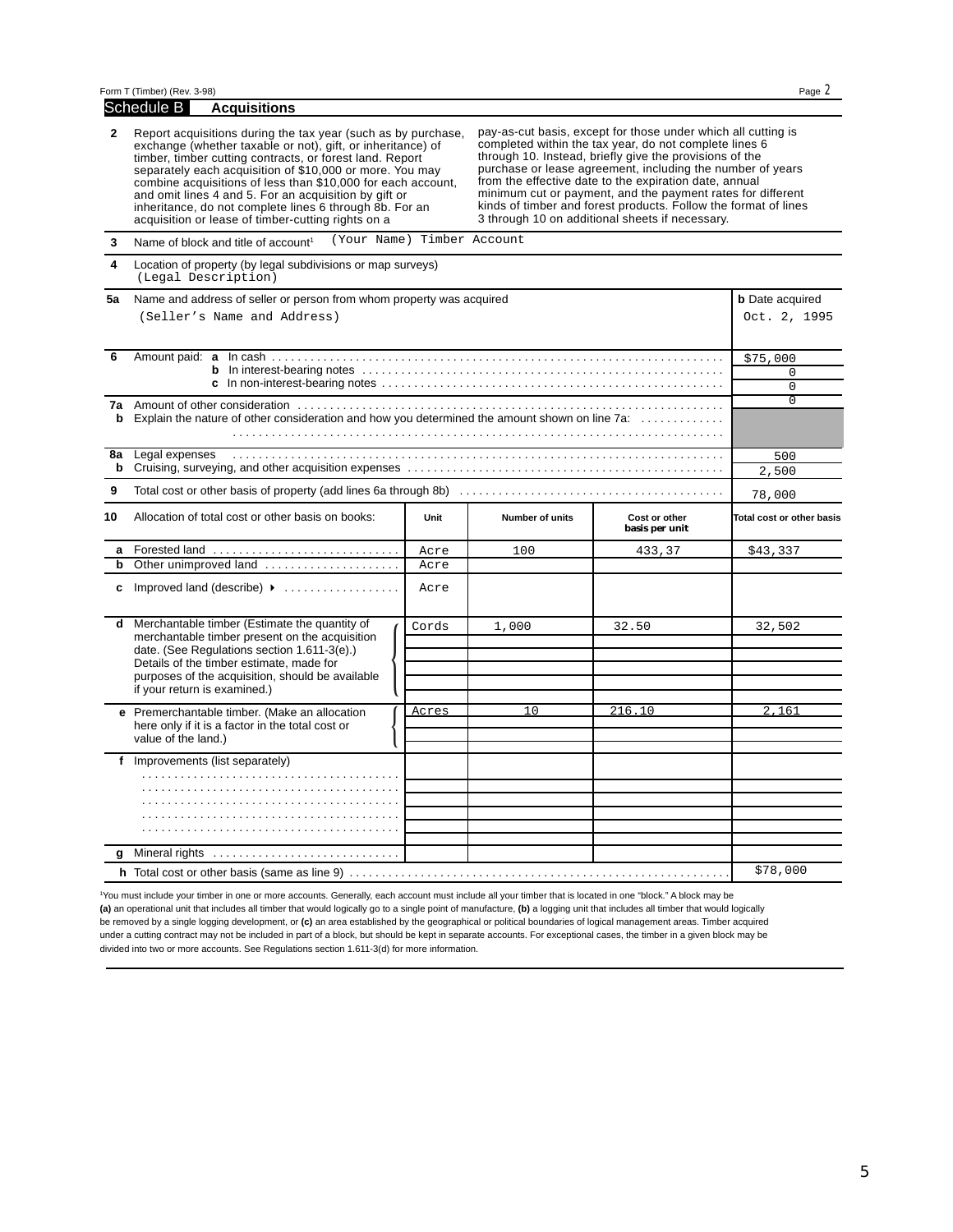## **Deduction vs. Capitalizing Costs**

Normally, you would not add to your basis costs that could be deducted as current expenses. Costs you can choose to deduct or to capitalize include interest, taxes, maintenance and improvement expenses. If you capitalize these costs, include them in your basis. If you deduct them, do not include them in your basis.

Treatment of costs depends on the type of ownership. Are you "in the business" or are you an investor? This determination depends on "facts and circumstances,"such as profit motive and level of activity, related to your ownership. Refer to USDA Forest Service Management Bulletin R8-MB 29 "Passive Loss Rules for Noncorporate Timber Owners."

# **Adjusting Your Timber Basis**

As time passes, your timber volumes will change. When you determine that you have more or less units of timber, you must adjust the original estimate accordingly. This is typically done for the year of a timber sale. Volume and value numbers from your *premerchantable* subaccounts are often transferred into *merchantable* accounts and growth within the merchantable accounts is adjusted upward. The number of units are added directly to the merchantable timber account. Dollar amounts may or may not change, depending on treatment of costs and/or additional purchases.

#### **Example: Adjustment of Timber Accounts**

Consider the tract from the previous example. Three years after the purchase, you remeasure the timber and determine that the 10 acres of young growth are now merchantable and contain 80 cords of pulpwood. You then transfer the original basis ( \$2,161) from the young growth account into the merchantable timber account that now totals \$34,663 (\$2,161 + \$32,502). You also add 80 cords to the volume. The balance in the young growth account becomes zero.

The remeasurement also identifies 200 cords of growth on the 90 acres. This is also added to merchantable timber account. You now have 1,280 cords in your timber accounts. Adjustments among the accounts are reported (as shown) on Schedule F of Form T.

### **Conclusion**

"Setting up the books" requires diligence in assembling all the required information, correctly calculating the numbers, reporting them to the IRS and then maintaining the records as time passes. Once the original basis is established, however, it is easily applied when specifically requested on forms used in filing and figuring tax savings. The IRS code is favorable to timber, and having a basis saves considerable amounts of money for most owners.

#### **References**

This document was freely adapted from the following:

IRS Publication 551, *Basis of Assets*, (Dec, 2000)

USDA Forest Service Agricultural Handbook No. 718. *Forest Landowners' Guide to the Federal Income Tax*, March 2001.

Thanks and regards to the authors of both.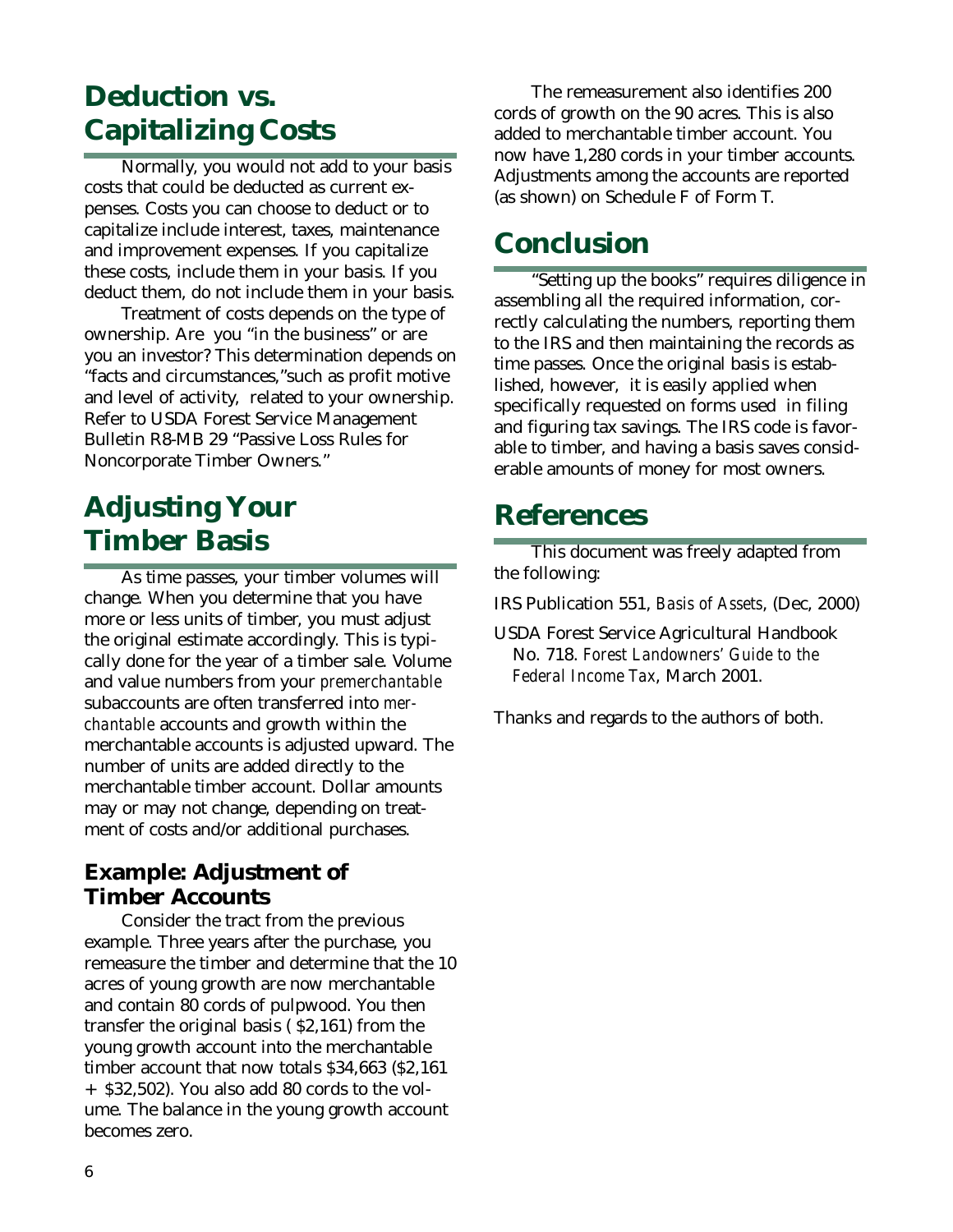#### Schedule F **Capital Returnable Through Depletion**

On lines 27 through 42, give the data for each timber account separately. Cover any changes that have taken place during the tax year. Attach as many additional pages of this schedule as needed. If you deplete on the block basis, combine new purchases with the opening balances and use

the average depletion rate shown on line 34 for all timber cut or sold, regardless of how long held. If you express timber quantity in MBF, log scale, name the log rule used  $\rightarrow$  ..........

|     | combine new purchases with the opening balances and use                                                |                                                                                   |                               |
|-----|--------------------------------------------------------------------------------------------------------|-----------------------------------------------------------------------------------|-------------------------------|
| 27  | Name of block and title of account $\rightarrow$ . (Your Name) Timber Account                          | (a)<br><b>Quantity in MBF,</b><br>log scale; cords;<br>or other unit <sup>1</sup> | (b)<br>Cost or<br>other basis |
| 28  | Estimated quantity of timber and amount of capital returnable through depletion at                     | 1,000 Cords                                                                       | \$32,502                      |
| 29  | Increase or decrease of quantity of timber required by way of correction <sup>2</sup>                  |                                                                                   |                               |
| 30a | Addition for growth (period covered $\rightarrow$ years)                                               | 200 Cords                                                                         |                               |
| b   | Transfers from premerchantable timber account                                                          | 80 Cords                                                                          | 2,161                         |
| C   |                                                                                                        |                                                                                   |                               |
| 31  |                                                                                                        |                                                                                   |                               |
| 32  |                                                                                                        |                                                                                   |                               |
| 33  | Total at end of year, before depletion (add lines 28 through 32, in each column)                       | 1,280 Cords                                                                       | \$34,663                      |
| 34  | Unit rate returnable through depletion, or basis of sales or losses (line 33, column                   |                                                                                   |                               |
| 35  |                                                                                                        |                                                                                   |                               |
| 36  |                                                                                                        |                                                                                   |                               |
| 37  | Quantity of standing timber sold or otherwise disposed of during year $\dots\dots\dots\dots\dots\dots$ |                                                                                   |                               |
| 38  | Allowable as basis of sale (line 34 multiplied by line 37)                                             |                                                                                   |                               |
| 39  | Quantity of standing timber lost by fire or other cause during year                                    |                                                                                   |                               |
| 40  | Allowable basis of loss (line 34 multiplied by line 39)                                                |                                                                                   |                               |
| 41  | Total reductions during year:                                                                          |                                                                                   |                               |
|     | <b>a</b> Add line 35, column (a); line 37, column (a); and line 39, column (a) $\ldots$                |                                                                                   |                               |
|     | <b>b</b> Add line 36, column (b); line 38, column (b); and line 40, column (b) $\ldots$                |                                                                                   |                               |
| 42  | Net quantity and value at end of year (line 33, column (a) less line 41a, column (a);                  |                                                                                   |                               |
|     |                                                                                                        | 1,280 Cords                                                                       | \$34,663                      |

<sup>1</sup> If MBF, log scale, is not the unit used, state what unit you used and explain it.

<sup>2</sup> Adjust the quantity in MBF, log scale, or other unit remaining at the end of the year for changes in reinventory, standards of use, scattered and/or indefinitely ascertained losses, inaccuracy of the former estimate, or change in the log scale if the log rule now in use differs from the one used as basis for depletion in earlier years. If you make a change, clearly state the basis for it.

<sup>3</sup> Analyze the addition to show the individual items included. Include expenditures for taxes, administration, protection, interest actually paid, etc., if you did not treat these expenditures as expense deductions on your return. Carry expenditures for reforestation, such as site preparation, planting, seeding, etc., in a separate deferred account.

| 43 | Quantity of cut timber that was sold as logs or other rough products                                                                                                                                                                                                                                                                                                                                                                                                                                                                                                                                                                                                                                                                                                                                                                                                                                                                                                                                                              |    |                                                                                                                                                                                                                                                                                                                                                                                                                                                                                                                                                                                                                                                 |  |
|----|-----------------------------------------------------------------------------------------------------------------------------------------------------------------------------------------------------------------------------------------------------------------------------------------------------------------------------------------------------------------------------------------------------------------------------------------------------------------------------------------------------------------------------------------------------------------------------------------------------------------------------------------------------------------------------------------------------------------------------------------------------------------------------------------------------------------------------------------------------------------------------------------------------------------------------------------------------------------------------------------------------------------------------------|----|-------------------------------------------------------------------------------------------------------------------------------------------------------------------------------------------------------------------------------------------------------------------------------------------------------------------------------------------------------------------------------------------------------------------------------------------------------------------------------------------------------------------------------------------------------------------------------------------------------------------------------------------------|--|
| 44 | Are you electing, or have you made an<br>election in a prior tax year that is in effect,<br>to report gain or loss from the cutting of<br>timber in accordance with section 631(a)?<br>(This election is binding for all eligible<br>timber cut in the election year and all<br>subsequent years. You may revoke the<br>election only with IRS consent, unless you<br>made the election for a tax year beginning<br>If "Yes," furnish the information asked for in items 45<br>through 51.<br>Gain or loss on standing timber as reported on Form 4797,<br>Sales of Business Property. Show the adjusted basis for<br>depletion and the fair market value, by species and unit<br>rates if reported on a species basis. Section 631(a) requires<br>you to determine the fair market value of timber cut during<br>the year for timber you owned, or held under contract right<br>to cut, for more than 1 year. The fair market value is the<br>value of the timber as it stood in the forest on the first day<br>of the tax year. | 46 | Furnish the date of acquisition of timber that was cut in the<br>tax year, if acquired after March 1, 1913; the quantity of<br>timber remaining (adjusted for growth, correction of<br>estimates, changes in use, and any change in the log rule<br>used); and the adjusted basis at the beginning of the tax<br>year. State the acreage cut over and the amount of timber<br>cut from it during the tax year and the log rule or other<br>method you used to determine the quantity of timber cut. If<br>you kept depletion accounts by separate tracts or<br>purchases, give the information separately for each tract or<br>timber purchase. |  |
| 45 |                                                                                                                                                                                                                                                                                                                                                                                                                                                                                                                                                                                                                                                                                                                                                                                                                                                                                                                                                                                                                                   | 47 | If you used an average depletion rate based on the<br>average value or cost of a timber block in earlier years, the<br>adjusted basis referred to in section 631(a) is the average<br>basis shown on lines 34, after adjustment.<br>Describe in detail the characteristics of the timber that<br>affect its value, such as total quantity, species, quality,<br>quantity per acre, size of the average tree, logging<br>conditions, distance to markets, and the like.                                                                                                                                                                          |  |